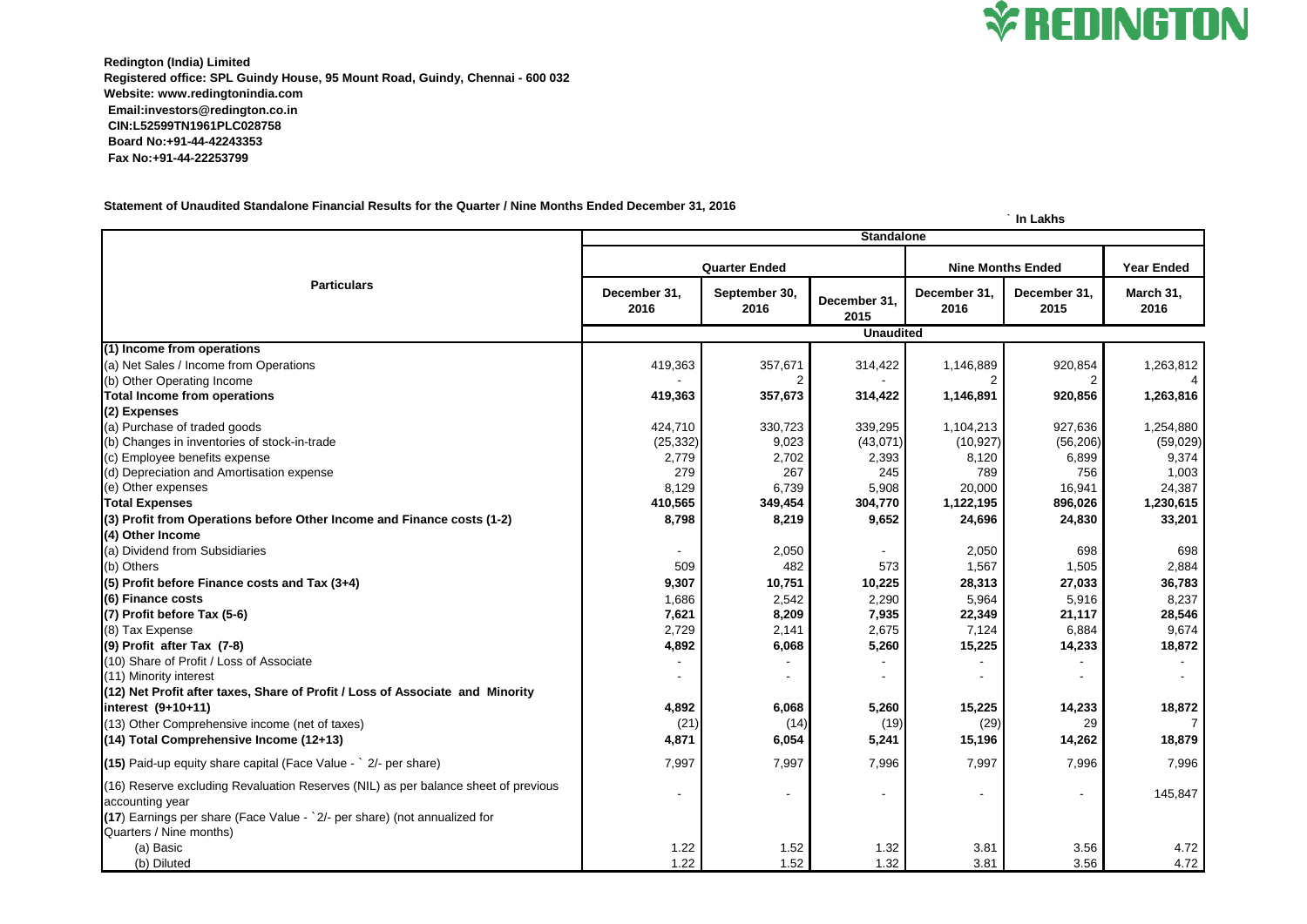**Redington (India) Limited Registered office: SPL Guindy House, 95 Mount Road, Guindy, Chennai - 600 032 Website: www.redingtonindia.com Email:investors@redington.co.in CIN:L52599TN1961PLC028758 Board No:+91-44-42243353 Fax No:+91-44-22253799**

**Statement of Unaudited Consolidated Financial Results for the Quarter / Nine Months Ended December 31, 2016**

**` In Lakhs**

| <b>Particulars</b>                                                                                    | <b>Consolidated</b>  |                       |                      |                          |                      |                   |  |
|-------------------------------------------------------------------------------------------------------|----------------------|-----------------------|----------------------|--------------------------|----------------------|-------------------|--|
|                                                                                                       | <b>Quarter Ended</b> |                       |                      | <b>Nine Months Ended</b> |                      | <b>Year Ended</b> |  |
|                                                                                                       | December 31,<br>2016 | September 30,<br>2016 | December 31,<br>2015 | December 31,<br>2016     | December 31,<br>2015 | March 31,<br>2016 |  |
|                                                                                                       | <b>Unaudited</b>     |                       |                      |                          |                      |                   |  |
| (1) Income from operations                                                                            |                      |                       |                      |                          |                      |                   |  |
| (a) Net Sales / Income from Operations                                                                | 1,096,083            | 972,542               | 900,427              | 3,031,906                | 2,495,457            | 3,542,882         |  |
| (b) Other Operating Income                                                                            | 16                   | 14                    |                      | 61                       | 20                   | 26                |  |
| <b>Total Income from operations</b>                                                                   | 1,096,099            | 972,556               | 900,434              | 3,031,967                | 2,495,477            | 3,542,908         |  |
| (2) Expenses                                                                                          |                      |                       |                      |                          |                      |                   |  |
| (a) Purchase of traded goods                                                                          | 1,104,637            | 862,424               | 939,029              | 2,861,859                | 2,431,256            | 3,428,564         |  |
| (b) Changes in inventories of stock-in-trade                                                          | (68, 850)            | 56,646                | (94, 390)            | 5,447                    | (84, 251)            | (91, 382)         |  |
| (c) Employee benefits expense                                                                         | 15,540               | 15,344                | 14,422               | 46,170                   | 39,152               | 53,971            |  |
| (d) Depreciation and Amortisation expense                                                             | 1,419                | 1,346                 | 1,147                | 4,090                    | 3,406                | 4,682             |  |
| (e) Other expenses                                                                                    | 22,202               | 19,099                | 20,382               | 59,406                   | 54,487               | 74,717            |  |
| <b>Total Expenses</b>                                                                                 | 1,074,948            | 954,859               | 880,590              | 2,976,972                | 2,444,050            | 3,470,552         |  |
| (3) Profit from Operations before Other Income and Finance costs (1-2)                                | 21,151               | 17,697                | 19,844               | 54,995                   | 51,427               | 72,356            |  |
| $(4)$ Other Income                                                                                    |                      |                       |                      |                          |                      |                   |  |
| (a) Dividend from Subsidiaries                                                                        |                      |                       |                      |                          |                      |                   |  |
| (b) Others                                                                                            | 903                  | 618                   | 1,003                | 2,323                    | 2,993                | 4,710             |  |
| $(5)$ Profit before Finance costs and Tax $(3+4)$                                                     | 22,054               | 18,315                | 20,847               | 57,318                   | 54,420               | 77,066            |  |
| (6) Finance costs                                                                                     | 3,482                | 4,689                 | 4,696                | 11,920                   | 13,154               | 18,059            |  |
| (7) Profit before Tax (5-6)                                                                           | 18,572               | 13,626                | 16,151               | 45,398                   | 41,266               | 59,007            |  |
| (8) Tax Expense                                                                                       | 5,994                | 3,581                 | 3,688                | 13,056                   | 10,652               | 14,618            |  |
| $(9)$ Profit after Tax $(7-8)$                                                                        | 12,578               | 10,045                | 12,463               | 32,342                   | 30,614               | 44,389            |  |
| (10) Share of Profit / Loss of Associate                                                              |                      |                       |                      |                          |                      |                   |  |
| (11) Minority interest                                                                                | (755)                | (24)                  | (1, 272)             | (1, 190)                 | (1,484)              | (2,056)           |  |
| (12) Net Profit after taxes, Share of Profit / Loss of Associate and Minority                         |                      |                       |                      |                          |                      |                   |  |
| $interest (9+10+11)$                                                                                  | 11,823               | 10,021                | 11,191               | 31,152                   | 29,130               | 42,333            |  |
| (13) Other Comprehensive income (net of taxes)                                                        | 3,161                | (2,869)               | 1,897                | 3,699                    | 9,612                | 9,144             |  |
| $(14)$ Total Comprehensive Income (12+13)                                                             | 14,984               | 7,152                 | 13,088               | 34,851                   | 38,742               | 51,477            |  |
| $(15)$ Paid-up equity share capital (Face Value - $\degree$ 2/- per share)                            | 7,997                | 7,997                 | 7,996                | 7,997                    | 7,996                | 7,996             |  |
| (16) Reserve excluding Revaluation Reserves (NIL) as per balance sheet of previous<br>accounting year |                      |                       |                      |                          |                      | 286,298           |  |
| (17) Earnings per share (Face Value - `2/- per share) (not annualized for<br>Quarters / Nine months)  |                      |                       |                      |                          |                      |                   |  |
| (a) Basic                                                                                             | 2.96                 | 2.51                  | 2.80                 | 7.79                     | 7.29                 | 10.59             |  |
| (b) Diluted                                                                                           | 2.96                 | 2.51                  | 2.80                 | 7.79                     | 7.28                 | 10.58             |  |